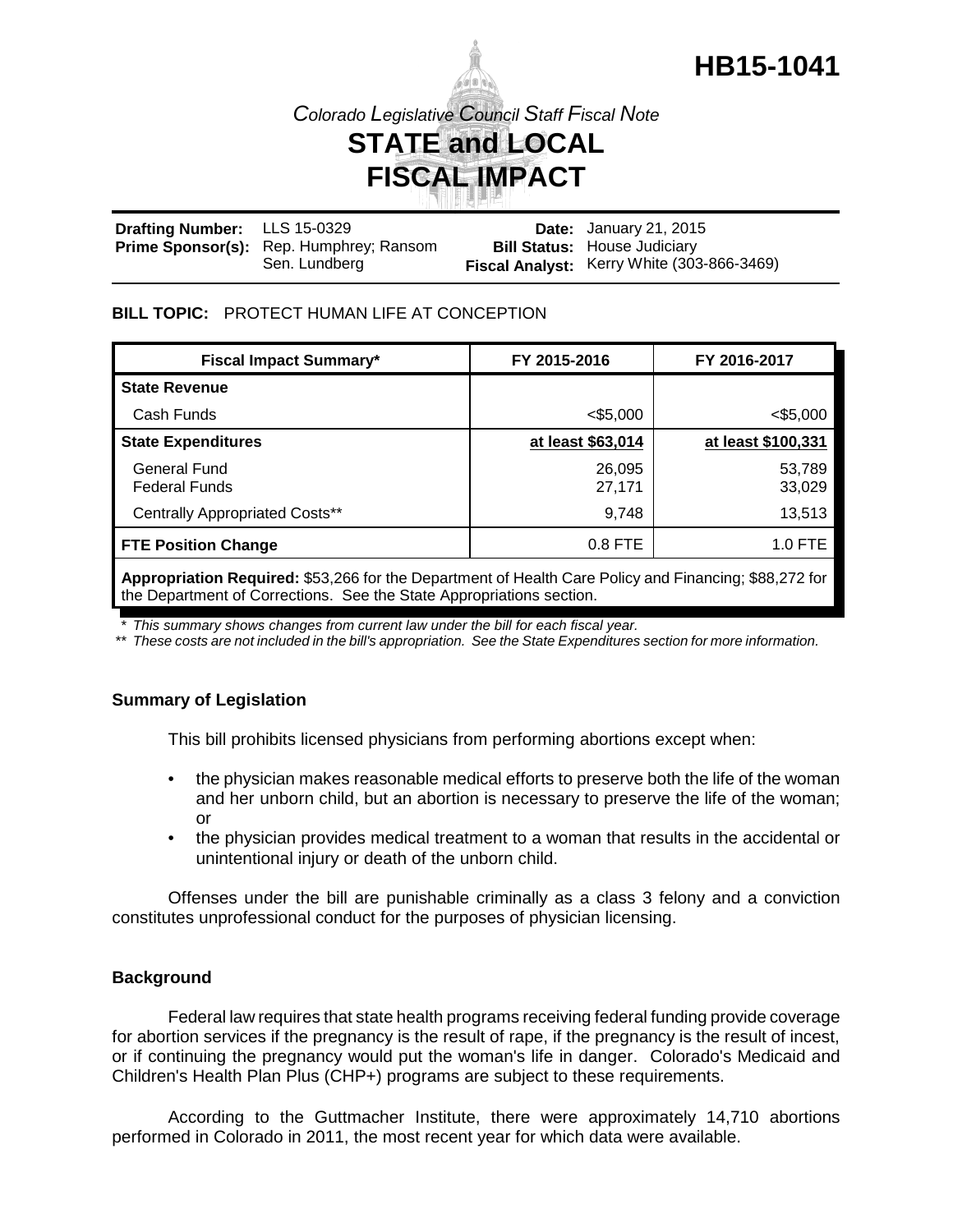January 21, 2015

#### **State Revenue**

Beginning in FY 2015-16, this bill is anticipated to increase state revenue by less than \$5,000 per year, credited to the Fines Collection Cash Fund in the Judicial Department. The fine penalty for a class 3 felony is \$3,000 to \$750,000. Because the courts have the discretion of incarceration, imposing a fine, or both, the precise impact to state revenue cannot be determined. However, based on the low number of fines imposed in 2014, the fiscal note assumes that any revenue generated is likely to be less than \$5,000. To the extent that a person incarcerated as a result of this bill would otherwise be paying income taxes on wages and/or sales taxes on purchases, some of the increased fine revenue will be offset by reduced income and sales tax revenue. Most income and sales tax revenue is credited to the General Fund.

#### **State Expenditures**

This bill will increase state expenditures by at least \$63,014 and 0.8 FTE in FY 2015-16 and by at least \$100,331 and 1.0 FTE in FY 2016-17. Costs are in the Department of Health Care Policy and Financing and the Department of Corrections. Workload and costs will also increase for agencies within the Judicial Department and the Department of Regulatory Agencies.

| Table 1. Expenditures for the Department of Health Care Policy & Financing (HCPF)<br><b>Under HB15-1041</b> |            |            |  |  |  |
|-------------------------------------------------------------------------------------------------------------|------------|------------|--|--|--|
| <b>Cost Components</b>                                                                                      | FY 2015-16 | FY 2016-17 |  |  |  |
| <b>Personal Services</b>                                                                                    | \$47,850   | \$63,800   |  |  |  |
| FTE.                                                                                                        | 0.8        | 1.0        |  |  |  |
| <b>Operating Expenses and Capital Outlay Costs</b>                                                          | 5,416      | 950        |  |  |  |
| <b>Centrally Appropriated Costs*</b>                                                                        | 9,748      | 13,513     |  |  |  |
| <b>TOTAL</b>                                                                                                | \$63,014   | \$78,263   |  |  |  |

*\* Centrally appropriated costs are not included in the bill's appropriation.*

*Assumptions.* HCPF will be required to develop and submit a Section 1115 demonstration waiver to the federal Centers for Medicare and Medicaid Services (CMS) in order to comply with federal requirements. The fiscal note assumes that staff must be in place by September 1, 2015, in order to prepare and submit a waiver application by December 1, 2015. Staff will be required through the end of FY 2016-17 to work with the CMS to resolve questions and modify the waiver request as necessary, and to conduct outreach and stakeholder education. If the waiver application is approved, costs for FY 2016-17 would continue in FY 2017-18 and beyond to manage the waiver program.

*Centrally appropriated costs.* Pursuant to a Joint Budget Committee policy, certain costs associated with this bill are addressed through the annual budget process and centrally appropriated in the Long Bill or supplemental appropriations bills, rather than in this bill. The centrally appropriated costs subject to this policy are estimated in the fiscal note for informational purposes and summarized in Table 2.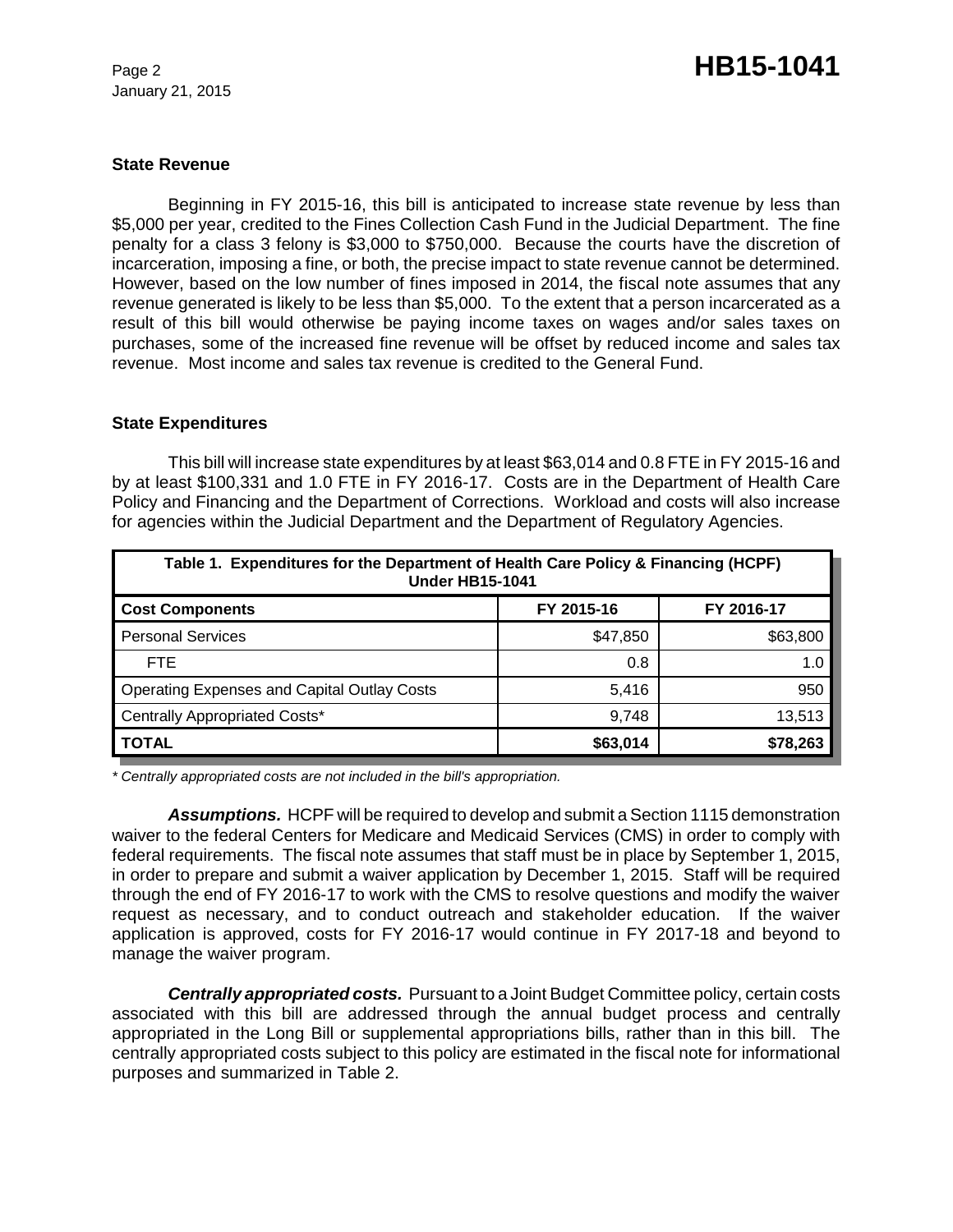| Table 2. Centrally Appropriated Costs Under HB15-1041*               |            |            |  |  |
|----------------------------------------------------------------------|------------|------------|--|--|
| <b>Cost Components</b>                                               | FY 2015-16 | FY 2016-17 |  |  |
| Employee Insurance (Health, Life, Dental, and Short-term Disability) | \$6,039    | \$8,053    |  |  |
| Supplemental Employee Retirement Payments                            | 3,709      | 5,460      |  |  |
| <b>TOTAL</b>                                                         | \$9,748    | \$13,513   |  |  |

 *\*More information is available at: http://colorado.gov/fiscalnotes*

## **Five-Year Fiscal Impact on Correctional Facilities**

This bill is anticipated to increase state General Fund expenditures by an estimated \$22,068 per year beginning in FY 2016-17 for the Department of Corrections (DOC). This increase assumes at least one offender will be sentenced to prison for a class 3 felony every five years and have an average length of stay of 64.6 months. Because legal abortions are currently performed by licensed physicians, the fiscal note assumes a high rate of compliance with the provisions of the bill. However, should additional convictions occur, the fiscal note assumes the Department of Corrections will request additional appropriations through the annual budget process.

Current law prohibits the General Assembly from passing any bill to increase periods of imprisonment in state correctional facilities without appropriating an amount sufficient to cover the increased capital construction and operating costs of the bill in each of the first five fiscal years. However, current law also allows the DOC to place offenders classified as medium custody and below in private contract prisons, for which no state capital construction costs are incurred.

Offenders sentenced under this bill to DOC may be placed in either a state-run or a private contract prison, depending on several factors. Any offenders that *must* be housed in a state-run prison will likely require a shift of other inmates in that facility to private contract prisons. Therefore, this fiscal note assumes that the impact of this bill will be accommodated through the use of private contract prisons, and that no new capital construction funds are necessary.

Offenders placed in a private contract prison cost the state about \$60.46 per offender per day, including the current daily rate of \$55.08 and an estimated \$5.38 per offender per day for medical care provided by the DOC. No impact is expected in the first year because of the estimated time for criminal filing, trial, disposition, and sentencing. Table 3 shows the estimated cost of the bill over the next five fiscal years.

| Table 3. Five-Year Fiscal Impact On Correctional Facilities |                                    |                             |                   |                   |  |
|-------------------------------------------------------------|------------------------------------|-----------------------------|-------------------|-------------------|--|
| <b>Fiscal Year</b>                                          | <b>Inmate</b><br><b>Bed Impact</b> | <b>Construction</b><br>Cost | Operating<br>Cost | <b>Total Cost</b> |  |
| FY 2015-16                                                  | 0.0                                | \$0                         | \$0               | \$0               |  |
| FY 2016-17                                                  | 1.0                                | \$0                         | \$22,068          | \$22,068          |  |
| FY 2017-18                                                  | 1.0                                | \$0                         | \$22,068          | \$22,068          |  |
| FY 2018-19                                                  | 1.0                                | \$0                         | \$22,068          | \$22,068          |  |
| FY 2019-20                                                  | 1.0                                | \$0                         | \$22,068          | \$22,068          |  |
| <b>Total</b>                                                |                                    |                             |                   | \$88,272          |  |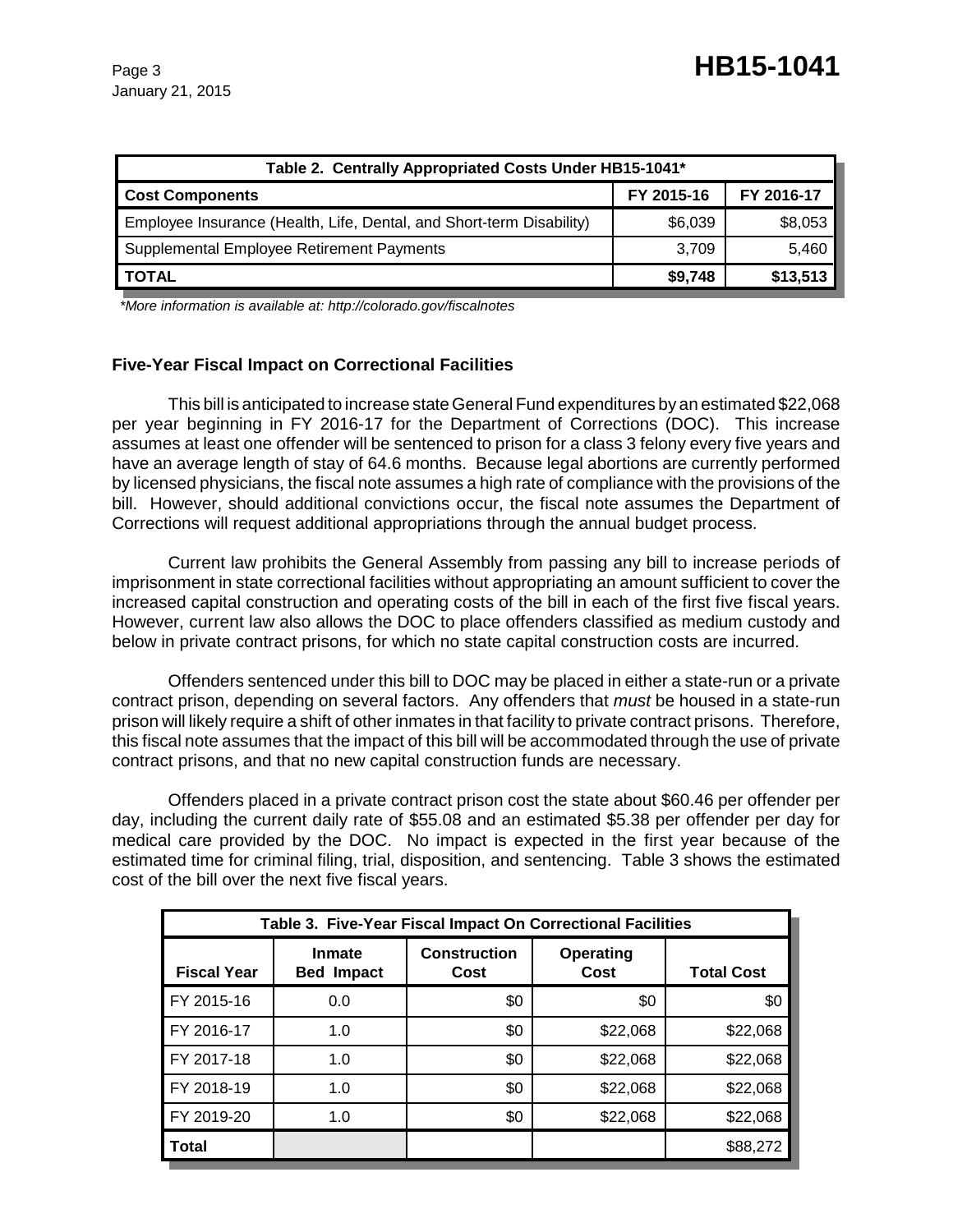January 21, 2015

Judicial Department. The bill is anticipated to result in new case filings against licensed physicians, which will increase workload for the trial courts. The expected increase in the courts' workload is minimal and can be accomplished within existing appropriations.

**Office of the State Public Defender (OSPD).** In the unlikely event that a licensed physician would be determined to be indigent, workload and costs for the OSPD may increase in order to provide representation. To the extent this occurs, this analysis assumes the OSPD will request additional appropriations through the annual budget process.

*Office of the Alternate Defense Counsel (ADC).* The ADC represents clients when the OSPD has a conflict and, therefore, may incur costs under the bill. These costs have not been estimated but are anticipated to be similar to those described for the OSPD.

*Department of Regulatory Agencies.* Under the bill, a conviction for providing unauthorized abortion services constitutes unprofessional conduct by a licensed physician. The bill may result in additional complaints or disciplinary procedures for the department. This increase in workload is anticipated to be minimal and will not require an increase in appropriations.

## **Comparable Crime**

Pursuant to Section 2-2-322 (2.5), C.R.S., Legislative Council Staff is required to include certain information in the fiscal note for any bill that creates a new crime, changes the classification of an existing crime, or changes an element of the existing crime that creates a new factual basis for the offense. The behavior prohibited under HB15-1041 is currently legal. For this reason, no information about the likely offenders or victims is available. Due to the professional nature of providers performing abortion services, the fiscal note assumes a high rate of compliance with the provisions of this bill.

## **Local Government Impact**

This bill will increase workload and costs for district attorneys that investigate and prosecute offenses under the bill. The fiscal note assumes that these increases will be minimal.

# **TABOR Impact**

This bill increases state revenue from fines, which will increase the amount required to be refunded under TABOR. TABOR refunds are paid from the General Fund in the year following the excess collections.

## **Effective Date**

The bill takes effect July 1, 2015, and applies to offenses committed on or after this date.